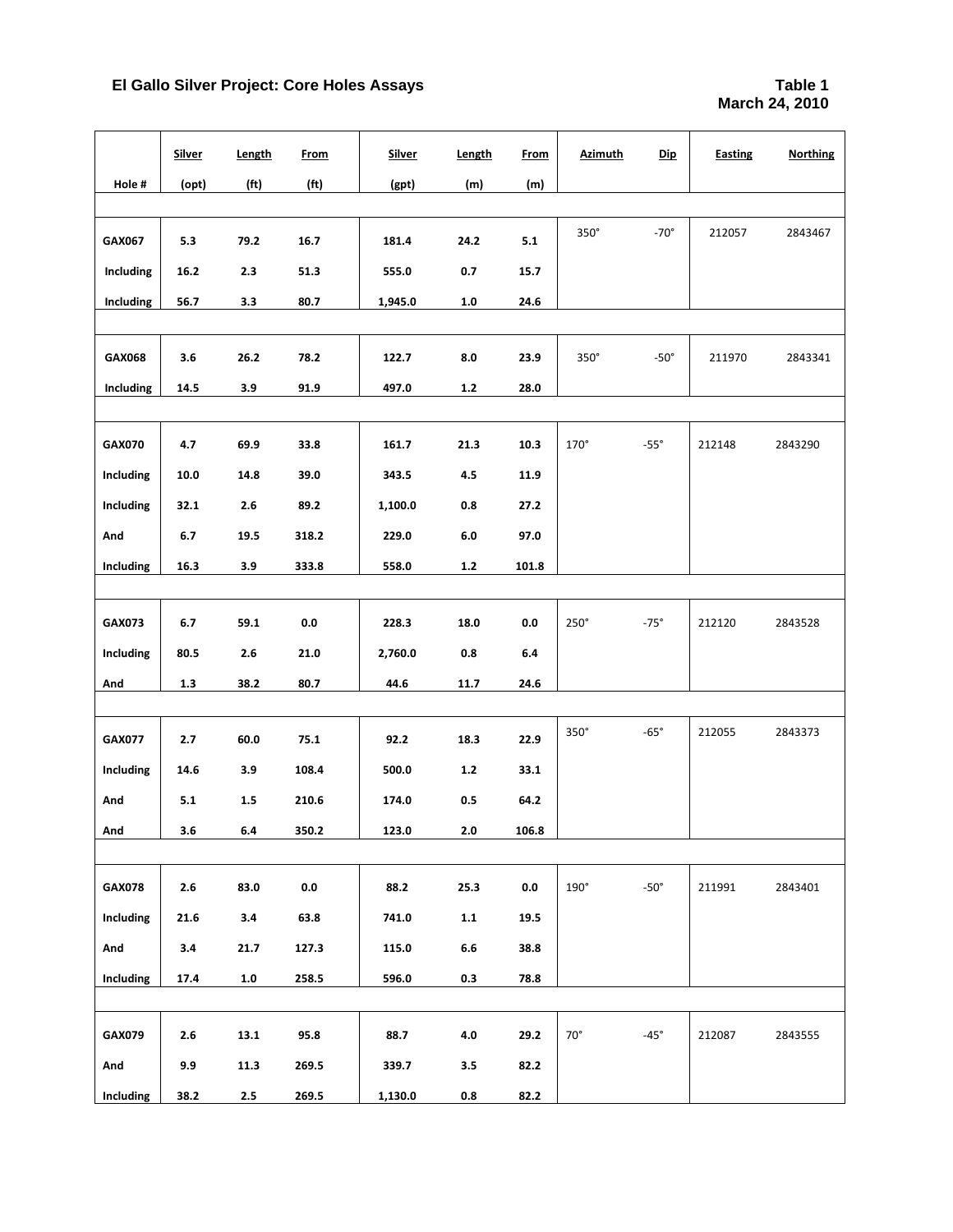|               | <b>Silver</b> | <b>Length</b>     | <b>From</b>       | <b>Silver</b> | Length  | From    | <b>Azimuth</b> | <u>Dip</u>  | Easting | <b>Northing</b> |
|---------------|---------------|-------------------|-------------------|---------------|---------|---------|----------------|-------------|---------|-----------------|
| Hole#         | (opt)         | (f <sub>t</sub> ) | (f <sub>t</sub> ) | (gpt)         | (m)     | (m)     |                |             |         |                 |
|               |               |                   |                   |               |         |         |                |             |         |                 |
| <b>GAX080</b> | <b>NSR</b>    |                   |                   | <b>NSR</b>    |         |         | $220^\circ$    | $-45^\circ$ | 212075  | 2843546         |
|               |               |                   |                   |               |         |         |                |             |         |                 |
| GAX081        | 1.3           | 6.4               | 131.6             | 44.2          | 2.0     | 40.1    | 350°           | $-45^\circ$ | 212228  | 2843150         |
| And           | 1.6           | 9.2               | 358.6             | 54.7          | 2.8     | 109.3   |                |             |         |                 |
|               |               |                   |                   |               |         |         |                |             |         |                 |
| <b>GAX083</b> | 16.6          | 6.1               | 25.4              | 570.1         | 1.9     | 7.8     | $360^\circ$    | $-55^\circ$ | 212269  | 2843138         |
| And           | 1.8           | 45.9              | 101.7             | 61.6          | 14.0    | 31.0    |                |             |         |                 |
| Including     | 11.3          | 4.9               | 129.3             | 387.0         | 1.5     | 39.4    |                |             |         |                 |
| And           | 5.4           | 5.9               | 249.3             | 184.3         | 1.8     | 76.0    |                |             |         |                 |
|               |               |                   |                   |               |         |         |                |             |         |                 |
| GAX084        | <b>NSR</b>    |                   |                   | <b>NSR</b>    |         |         | $360^\circ$    | $-75^\circ$ | 212269  | 2843138         |
|               |               |                   |                   |               |         |         |                |             |         |                 |
| <b>GAX087</b> | 1.5           | 82.0              | 62.3              | 50.7          | 25.0    | 19.0    | $350^\circ$    | $-50^\circ$ | 212122  | 2843220         |
| And           | 1.0           | 49.7              | 292.0             | 33.9          | 15.2    | 89.0    |                |             |         |                 |
|               |               |                   |                   |               |         |         |                |             |         |                 |
| <b>GAX088</b> | 2.5           | 3.8               | 39.0              | 84.4          | $1.2$   | 11.9    | $350^\circ$    | $-55^\circ$ | 212149  | 2843183         |
| And           | 5.0           | 23.8              | 215.7             | 170.9         | 7.3     | 65.8    |                |             |         |                 |
| Including     | 30.9          | 2.5               | 215.7             | 1,060.0       | 0.8     | 65.8    |                |             |         |                 |
|               |               |                   |                   |               |         |         |                |             |         |                 |
| GAX089        | 9.4           | 1.1               | 114.8             | 322.0         | 0.4     | 35.0    | 350°           | $-60^\circ$ | 212159  | 2843157         |
| And           | 4.6           | 1.5               | 136.8             | 157.0         | 0.5     | 41.7    |                |             |         |                 |
| And           | 0.9           | 107.3             | 200.1             | 31.3          | 32.7    | 61.0    |                |             |         |                 |
| And           | 2.1           | $\bf6.6$          | 590.7             | 70.8          | $2.0\,$ | 180.1   |                |             |         |                 |
|               |               |                   |                   |               |         |         |                |             |         |                 |
| GAX090        | 1.4           | 105.2             | $0.0\,$           | 48.8          | 32.1    | 0.0     | $0^{\circ}$    | $-90^\circ$ | 212211  | 2843179         |
| Including     | 15.3          | 2.0               | 103.2             | 524.0         | $0.6\,$ | 31.5    |                |             |         |                 |
| And           | 12.6          | 10.5              | 248.7             | 431.6         | $3.2$   | 75.8    |                |             |         |                 |
|               |               |                   |                   |               |         |         |                |             |         |                 |
| GAX091        | 3.6           | $6.9\,$           | $0.0\,$           | 122.0         | $2.1\,$ | $0.0\,$ | $350^\circ$    | $-50^\circ$ | 212132  | 2843291         |
| And           | 4.0           | 46.9              | 124.7             | 135.5         | 14.3    | 38.0    |                |             |         |                 |
| Including     | 23.9          | 3.4               | 139.6             | 820.0         | $1.1$   | 42.6    |                |             |         |                 |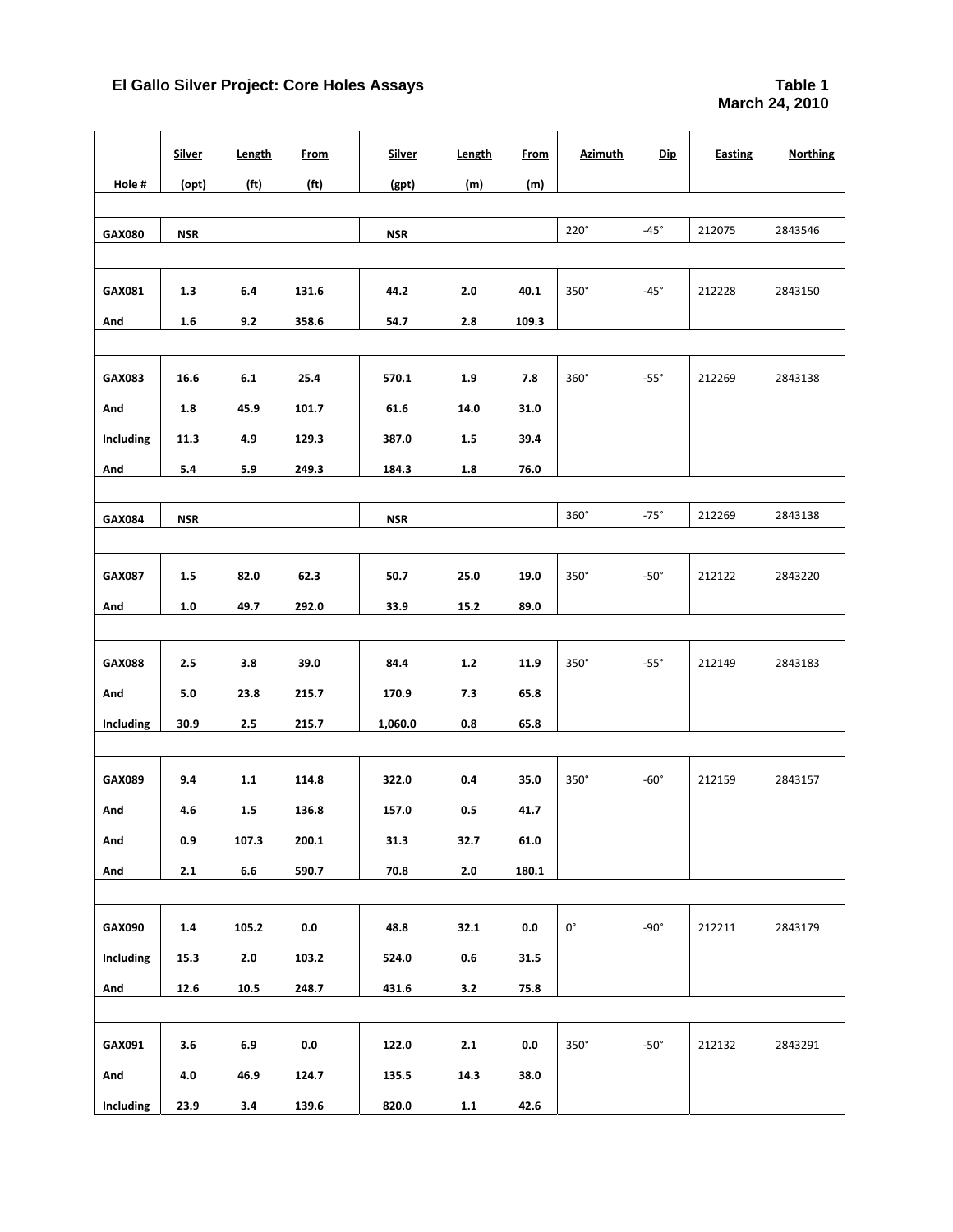|           | <b>Silver</b> | Length            | <b>From</b>       | <b>Silver</b> | Length  | <b>From</b> | <u>Azimuth</u> | <b>Dip</b>  | <b>Easting</b> | <b>Northing</b> |
|-----------|---------------|-------------------|-------------------|---------------|---------|-------------|----------------|-------------|----------------|-----------------|
| Hole #    | (opt)         | (f <sub>t</sub> ) | (f <sub>t</sub> ) | (gpt)         | (m)     | (m)         |                |             |                |                 |
|           |               |                   |                   |               |         |             |                |             |                |                 |
| GAX092    | 2.9           | 112.9             | $5.2$             | 100.3         | 34.2    | $1.6\,$     | 170°           | $-75^\circ$ | 212104         | 2843280         |
| Including | 16.0          | 4.1               | 44.3              | 549.2         | 1.3     | 13.5        |                |             |                |                 |
| And       | $10.0\,$      | $1.8\,$           | 238.4             | 344.0         | 0.6     | 72.7        |                |             |                |                 |
|           |               |                   |                   |               |         |             |                |             |                |                 |
| GAX093    | 3.2           | 53.0              | 9.5               | 108.1         | 16.2    | 2.9         | 170°           | $-75^\circ$ | 211885         | 2843193         |
| Including | 11.5          | 6.6               | 41.0              | 393.0         | $2.0\,$ | 12.5        |                |             |                |                 |
| And       | 8.0           | 3.8               | 233.8             | 275.0         | $1.2\,$ | 71.3        |                |             |                |                 |
| And       | $1.8\,$       | 22.0              | 263.8             | 63.2          | $6.7\,$ | 80.4        |                |             |                |                 |
|           |               |                   |                   |               |         |             |                |             |                |                 |
| GAX094    | 1.8           | 83.0              | 0.0               | 63.2          | 25.3    | 0.0         | $170^\circ$    | $-55^\circ$ | 211878         | 2843222         |
|           |               |                   |                   |               |         |             |                |             |                |                 |
| GAX095    | $1.5\,$       | 95.1              | 36.1              | 49.7          | 29.0    | 11.0        | 350°           | $-55^\circ$ | 211877         | 2843228         |
| Including | 5.8           | 6.6               | 124.7             | 200.0         | $2.0\,$ | 38.0        |                |             |                |                 |
| And       | 2.7           | 12.6              | 174.4             | 93.1          | 3.9     | 53.2        |                |             |                |                 |
|           |               |                   |                   |               |         |             |                |             |                |                 |
| GAX096    | 3.6           | 104.8             | $0.0\,$           | 123.9         | 32.3    | 0.0         | $350^\circ$    | $-45^\circ$ | 211910         | 2843219         |
| Including | 175.0         | $1.0\,$           | 100.7             | 6,000.0       | 0.3     | 30.7        |                |             |                |                 |
| And       | $1.1$         | 20.2              | 128.0             | 38.1          | $6.2\,$ | 39.0        |                |             |                |                 |
| And       | 2.9           | 14.3              | 197.3             | 101.1         | 4.4     | 60.2        |                |             |                |                 |
| Including | 12.5          | 2.0               | 197.3             | 427.0         | 0.6     | 60.2        |                |             |                |                 |
|           |               |                   |                   |               |         |             |                |             |                |                 |
| GAX097    | $5.0\,$       | 28.1              | 107.3             | 172.9         | 8.6     | 32.7        | 170°           | $-45^\circ$ | 211924         | 2843138         |
| Including | 14.7          | $1.3\,$           | 116.1             | 505.0         | 0.4     | 35.4        |                |             |                |                 |
| Including | 37.6          | $1.0\,$           | 129.8             | 1,290.0       | 0.3     | 39.6        |                |             |                |                 |
|           |               |                   |                   |               |         |             |                |             |                |                 |
| GAX098    | 10.0          | 11.1              | $0.0\,$           | 342.5         | 3.4     | $0.0\,$     | $220^\circ$    | $-45^\circ$ | 211957         | 2843224         |
| And       | 18.9          | 49.5              | 143.7             | 647.0         | 15.1    | 43.8        |                |             |                |                 |
| Including | 31.6          | 28.9              | 158.5             | 1,084.5       | 8.8     | 48.3        |                |             |                |                 |
| Including | 112.5         | 2.8               | 179.8             | 3,850.0       | 0.9     | 54.8        |                |             |                |                 |